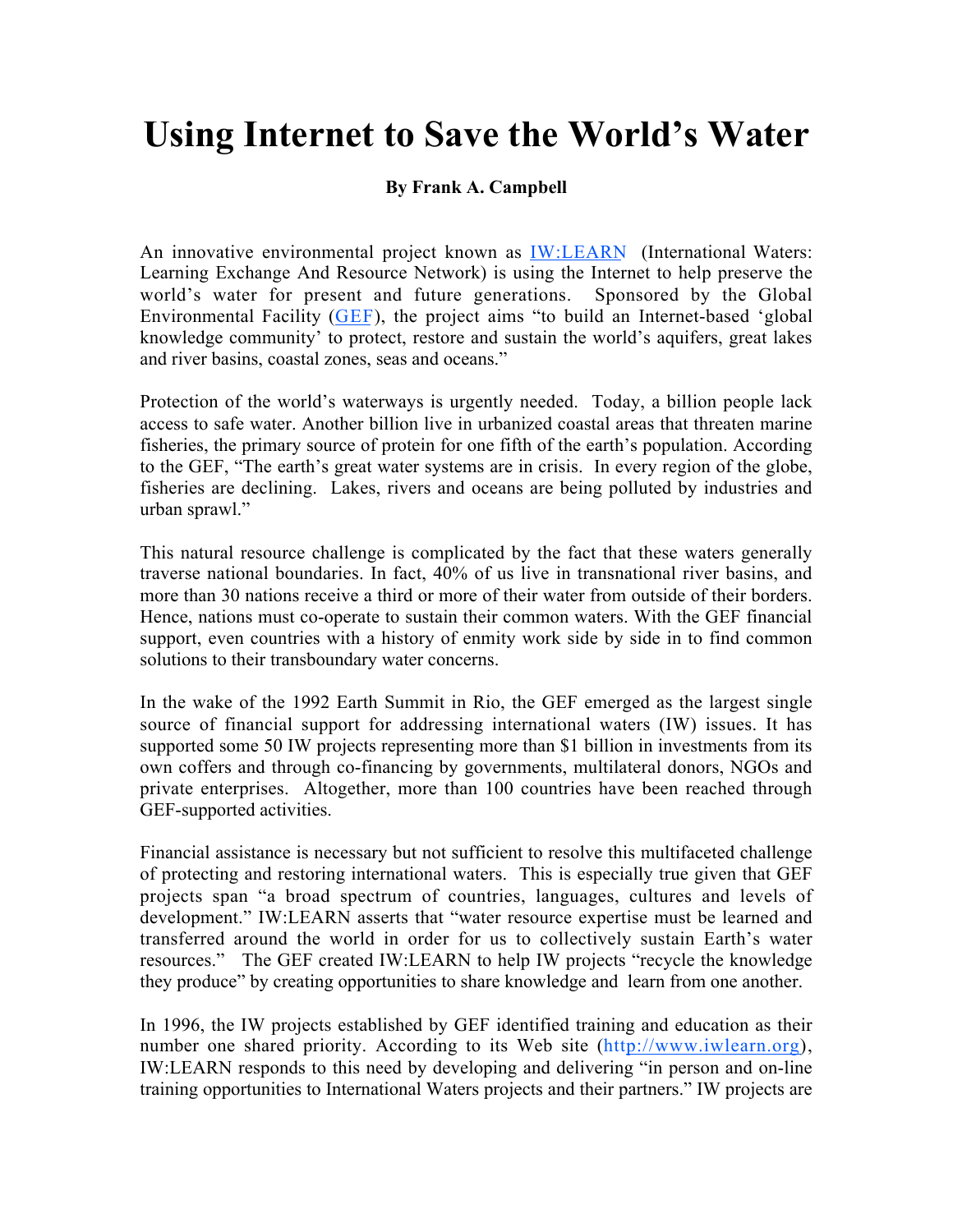offered a number of training opportunities promoted by IW:LEARN itself as well as a catalog including educational opportunities offered by other bodies.

IW:LEARN's fall 2001 IW Web developers workshop demonstrates how Internet technology can be used for knowledge sharing within the International Waters community.

According to Mr. Mario Buenfil Rodriguez of the Faculty of Engineering of the Universidad Nacional Autonoma de Mexico, weak institutions and inadequate knowledge of water resources produce "a persistent state of confusion and pressure to keep solving immediate emergencies, and rarely planning and attacking root causes." Such concern led Mr. Buenfil Rodriguez to enroll in IW:LEARN's fourth multi-week technical workshop to build capacity among water resource managers in developing countries.

During the workshop, he joined 24 others from over a dozen countries on-line in identifying their respective IW technical problems, capacity needs and resources. Several weeks later, they then met in Panama City for three days of intensive needs-based training, with sessions led both by their peers and by IW:LEARN's technical personnel. Each participant left Panama with a personal plan to implement specific results within 60 days. With email help from their peers, they are well on their way to realizing their goals before the end of 2001. "It is not just a matter of our training them, but they are also training one another," says Dr. Dann Sklarew, Chief Technical Advisor for IW:LEARN.

Successful workshop participants are then invited to join IW:LEARN's multi-country Implementation Team and share their knowledge, insights and enthusiasm with the global effort on a more sustained basis. These team members will, in turn, be key players in the development of a global network of Web sites that create, share, and disseminate pertinent International Waters knowledge.

IW:LEARN also piloted a formal distance learning MSc program in conjunction with the University of London to enable students to obtain gain advanced international waters training with minimum financial investment and the least possible time away from their home country. Among the first five graduates was a Sudanese who, according to IW:LEARN, "overcame persistently intermittent power and Internet connectivity at his office at Port Sudan to graduate with distinction. He also received a Geography Department prize for his rigorous coral reef ecology study." IW:LEARN is also exploring innovative "sustainable financing" mechanisms to ensure such students can continue to participate in such distance learning opportunities.

Finally, IW:LEARN is involved in developing a suite of informal distance learning modules – dealing with issues as diverse as Red Sea marine protected areas, Black Sea nutrient management, and Strategic Action Plan (SAP) development.

IW:LEARN officials note that "cost often prohibits regular face-to-face meetings among countries' staff for a given transboundary water project." So IW:LEARN has tested various Internet tools which could provide "cost-effective real-time international